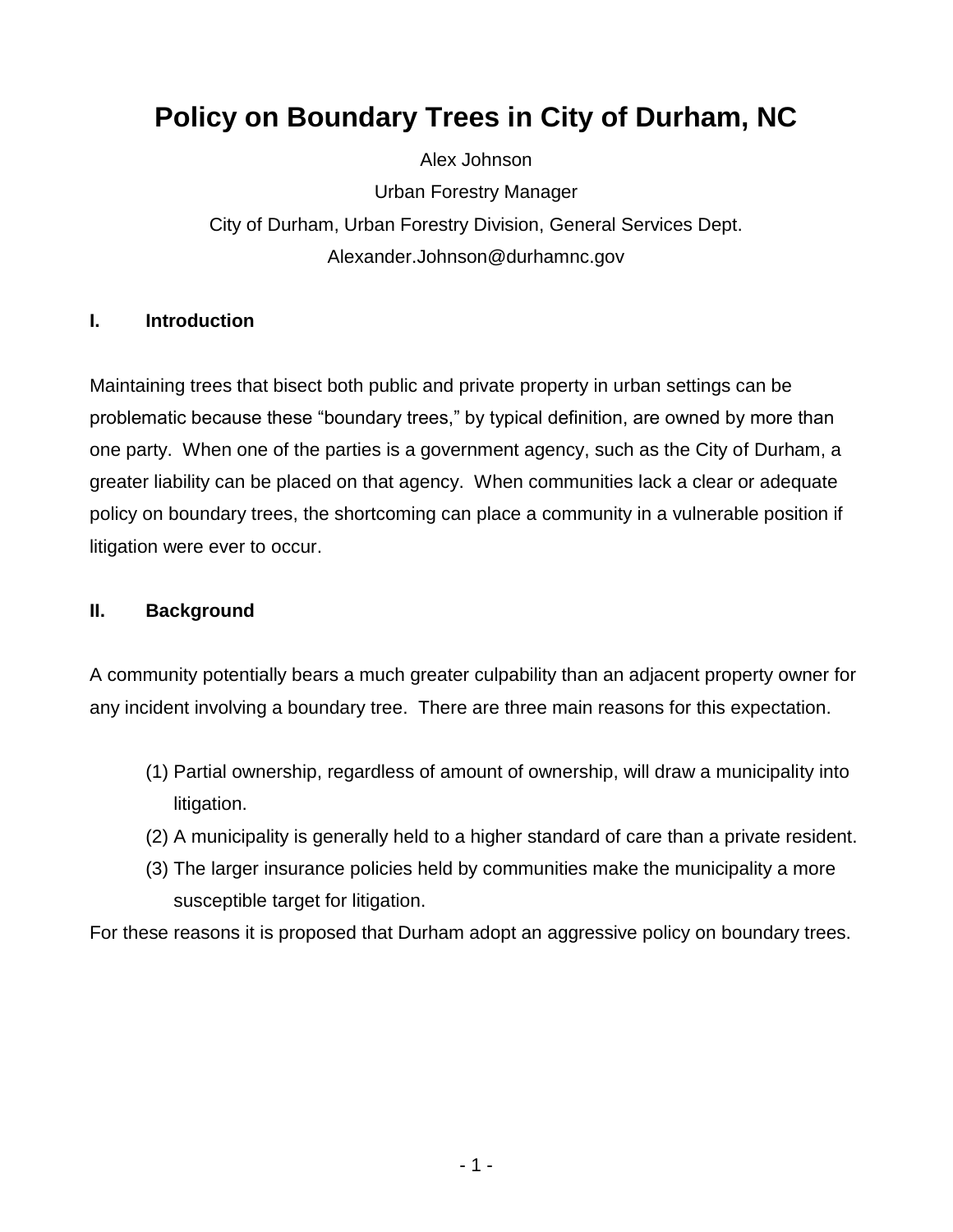There are three issues addressed in this policy for boundary trees: (1) defining what constitutes a boundary tree, (2) defining responsibility for a boundary tree, and (3) defining the level of care to be given to these trees.

#### **III. What constitutes Boundary Tree?**

For the purpose of this policy, a boundary tree is one which is shared by more than one property owner, one being the City of Durham.

To be specific and definitive, to be considered a boundary tree in the City of Durham, the trunk column of the tree must intersect the property line as delineated at DBH  $(4<sup>7</sup> - 6<sup>7</sup>$  above grade). By comparison, the asymmetrical form of the root collar or tree crown can result in some confusion between staff and residents as to what would be considered their responsibility.

## **IV. City Responsibility for Boundary Trees**

To eliminate the ambiguity of ownership and responsibility surrounding boundary trees in Durham it is proposed that the City of Durham takes complete maintenance responsibility for all trees whose trunk, at DBH, encroaches on the public ROW.

## **V. Maintenance Policy on Boundary Trees**

Once responsibility for defined boundary trees becomes a matter of policy in the City of Durham, it follows that all maintenance activities conducted on fully public-owned trees (e.g. pruning, monitoring, and removals) will be extended to these boundary trees.

### **VI. Protocol for Discovery, Notification and Documentation of Boundary Trees**

Boundary trees will be discovered through the course of our service request inspections and verified by Survey. Once verified, the tree's co-owner will be given the choice to accept full responsibility for the tree or allow the City to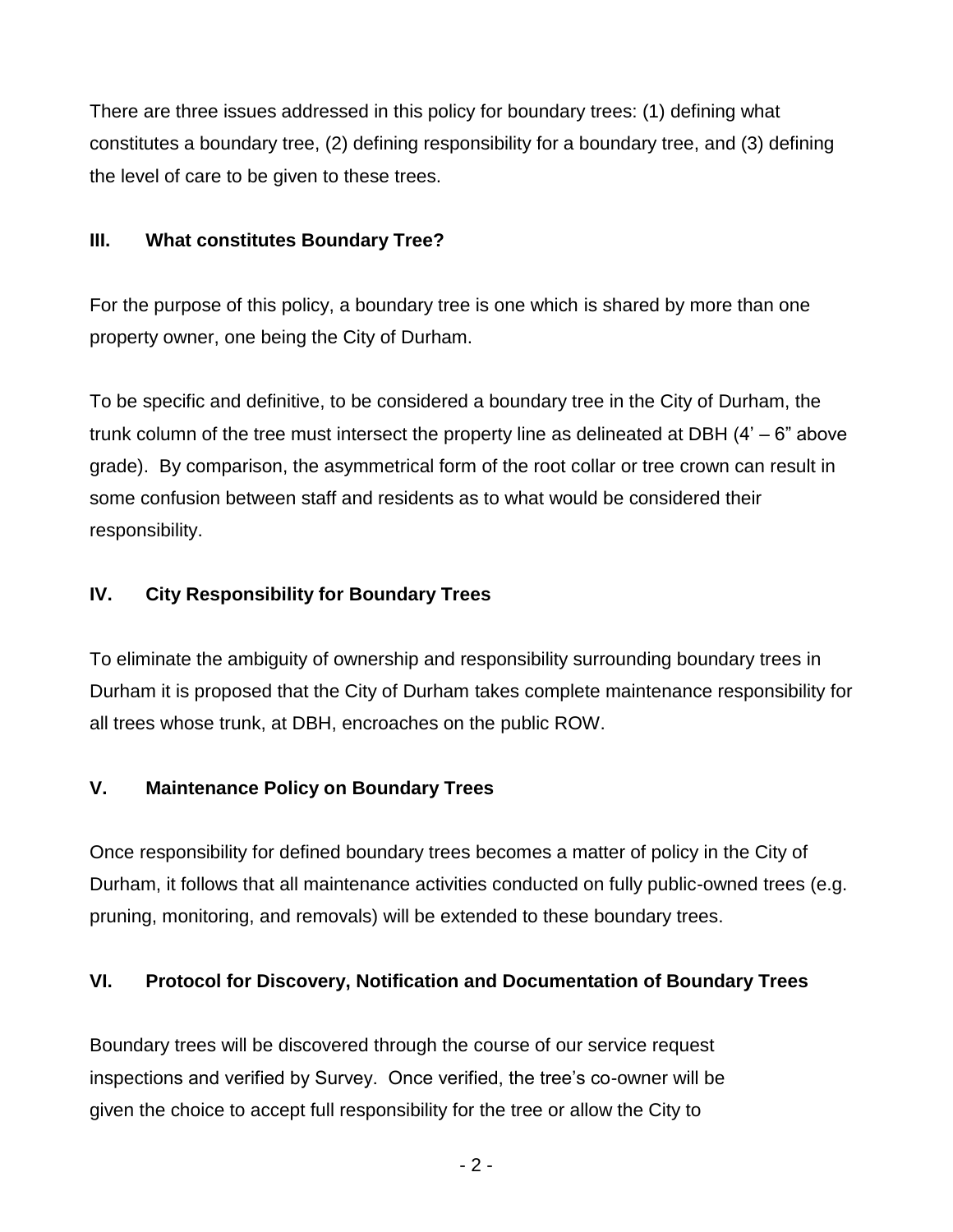assume sole ownership. Forms will be prepared that will document this decision, to be periodically updated in the event that ownership of the tract or parcel changes hands while the tree is still present in the landscape.

When work is scheduled on a boundary tree, notification will be provided to the co-owner in the same manner as is done with city trees adjacent to residences or businesses, through door-hanger, site visit, or post.

.